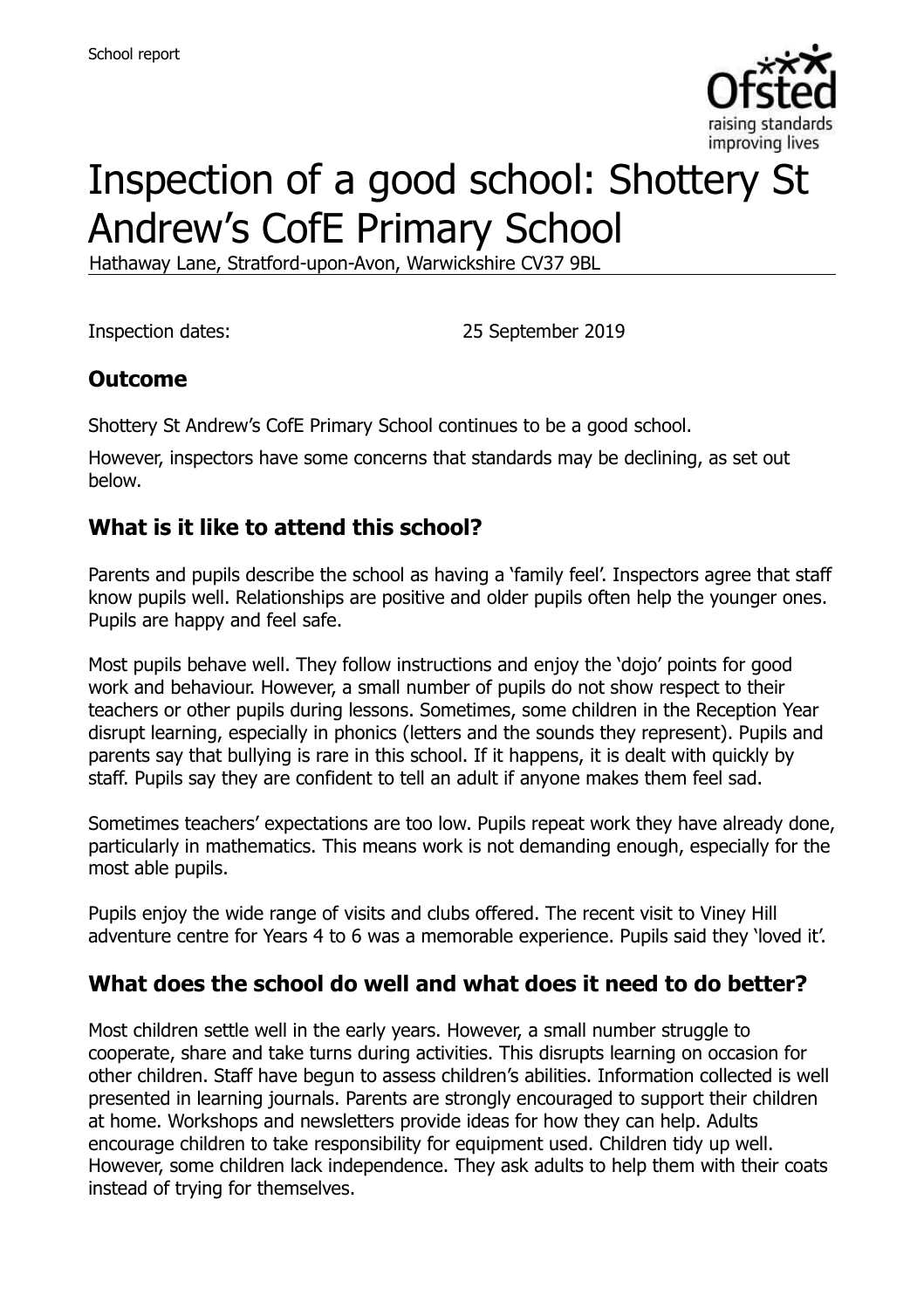

Some subjects, such as music, have well-thought-out plans in place. Lessons build up pupils' knowledge and skills steadily, in a sequenced way. This ensures that pupils achieve well in music. All pupils play musical instruments during lessons, such as glockenspiels. This helps their performance skills.

Other subjects, such as art, religious education or French, are less well planned. Teachers use different schemes for their planning of the same subjects. This means that some pupils' skills and knowledge are not connected well. Pupils' learning is then disjointed. Also, leaders have not checked that all subjects are taught or given enough teaching time. For example, there are no plans for pupils to learn a modern foreign language this year. Pupils in Years 1 and 2 do not have daily phonics. This means they have less time to practise and become fluent readers.

Reading is taught well. Younger and older pupils read regularly at home and school. Books match pupils' abilities. A good range of texts are available for all ages. Teachers track pupils' reading carefully. Extra support provided by teachers helps pupils who struggle with reading to catch up. Teachers encourage a love of reading. They read to and with pupils. Reception Year children have daily phonics lessons. However, some able children already know their early sounds. These children have to wait until other children catch up with them before they move on.

There is a clear plan in place for teaching calculations in mathematics. This works well. Other aspects are less successful. Pupils have too few opportunities to practise problemsolving and reasoning skills. Work is sometimes repeated from last year. This limits pupils' progress. In 2019, results in mathematics were lower than in reading and writing at the end of key stages 1 and 2.

A good range of opportunities and activities aid pupils' personal development. Pupils take on roles of responsibility such as house captain or librarian. Pupils raise funds for different charities. Visits and workshops by the Royal Shakespeare Company help develop pupils' cultural awareness. A local church group contributes to pupils' spiritual development through regular assemblies.

Leaders arrange specialist support for pupils with special educational needs and/or disabilities (SEND). Extra in-school support is also provided by school staff. Leaders identify what difficulties pupils have. They create individual targets for pupils to work on to combat their difficulties. Teachers receive copies so that they can plan work around these plans. However, leaders have not checked these plans for some time or updated them. As a result, pupils with SEND do not achieve as well as they could.

Staff say that the headteacher is supportive. They feel she listens and modifies workload to help staff's work–life balance.

# **Safeguarding**

The arrangements for safeguarding are effective.

All adults make sure that pupils are safe. Lessons and visitors teach pupils how to keep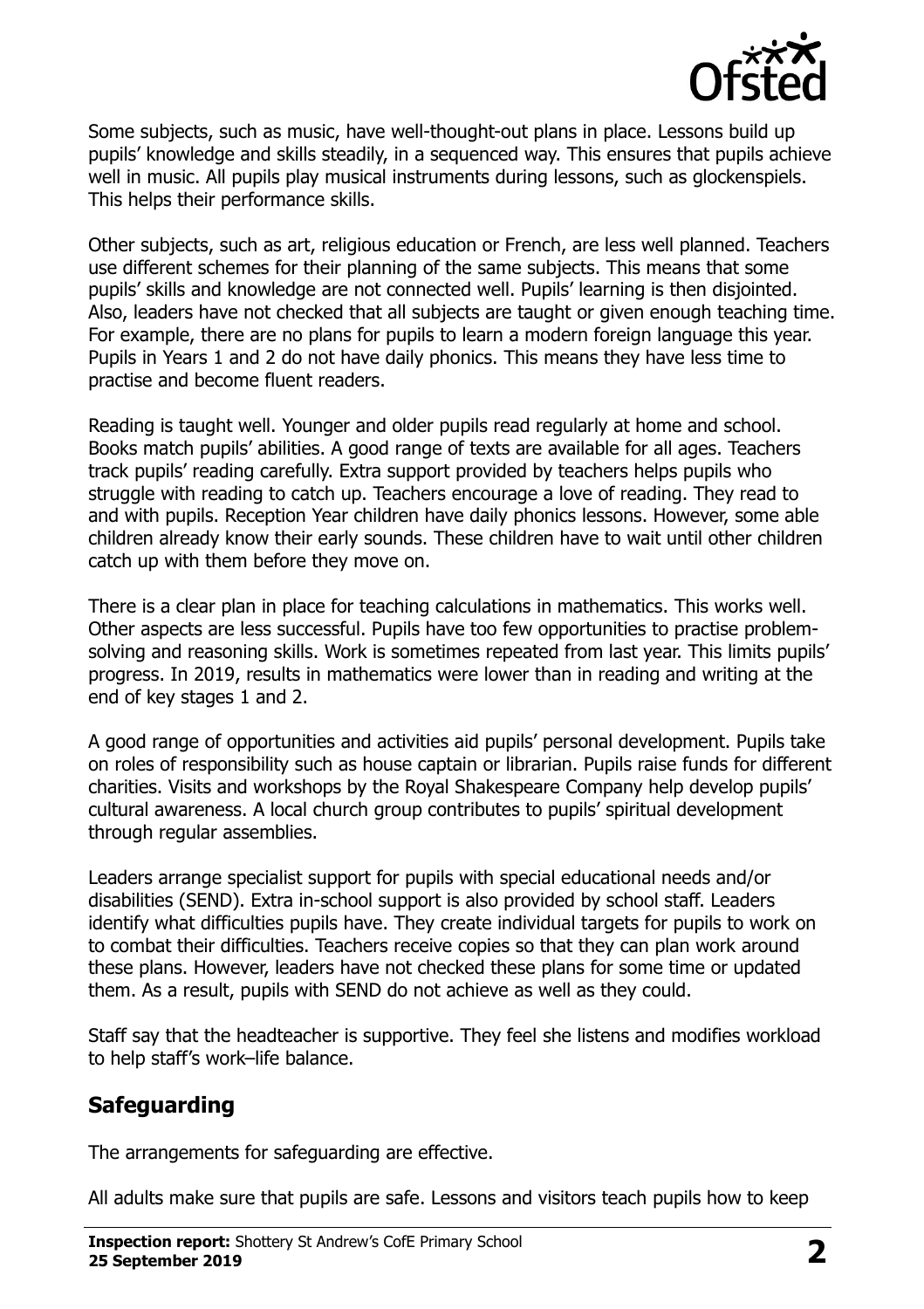

themselves safe, especially online. Staff have regular training. This helps them recognise when children are at risk. They report any concerns to safeguarding leaders in the school. Occasionally, some records of these concerns are not organised well. Leaders make sure that they check that new staff are suitable to work with children. Staff assess risks for different activities to avoid possible dangers. This includes road safety. This is because pupils do physical education in the building across the road from the school.

### **What does the school need to do to improve?**

# **(Information for the school and appropriate authority)**

- Some children in the early years do not follow instructions and disrupt learning for others. Others lack early independent skills or are not challenged well enough. Leaders need to establish clear expectations for good behaviour of children from the outset and help parents to understand that. Teachers also need to plan activities which encourage resilience and independence for Reception Year children and move the most able on in their phonic knowledge when they are ready.
- Curriculum planning in some subjects, such as music, is effective. Pupils build up their knowledge and skills sequentially. However, this has not been replicated across the whole curriculum. Plans for some subjects, such as design technology and art, are disjointed. Teachers source their ideas for lesson content from different schemes. They do not take into account what pupils have learned before, or what they need to learn to meet national curriculum requirements.
- The school's curriculum is not sufficiently broad and balanced. No time has been allocated this year for modern foreign languages. Only a small amount of time is spent on some subjects. This includes phonics. Phonics is not taught daily across key stage 1 to ensure that all pupils become fluent and confident readers.
- The mathematics curriculum lacks ambition. Pupils often repeat work from previous year groups. There are too few opportunities for pupils to develop their problemsolving and reasoning activities. Mathematics books show that there is no clear sequence of learning. Mathematics planning should be sequential so that pupils can use and apply previous learning to new concepts taught.
- **Pupils with SEND do not acquire the knowledge they need to succeed well. Learning** plans and targets set up by leaders have not been reviewed. This means they do not know if the plans and targets have been successful or had any impact.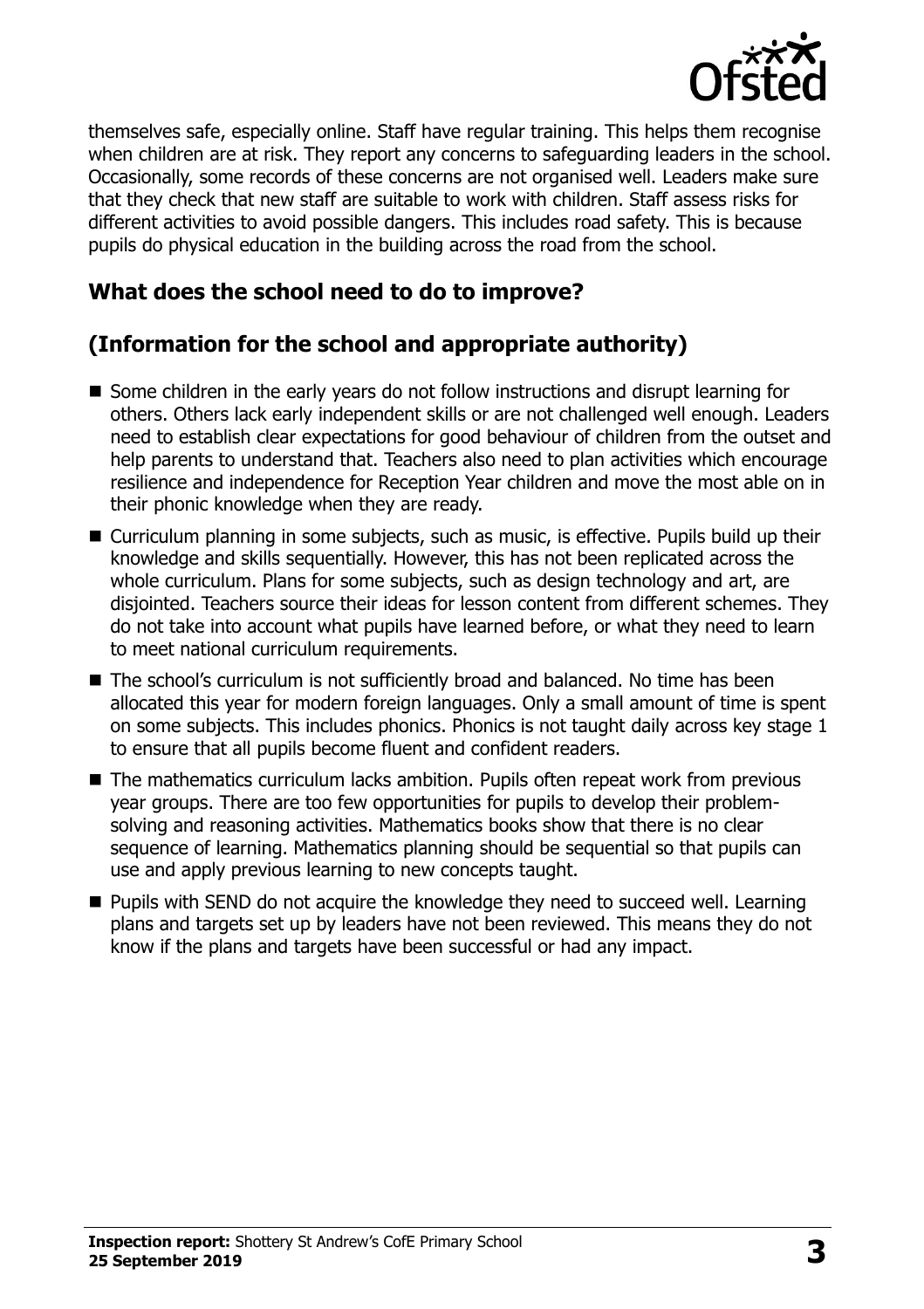

#### **Background**

When we have judged a school to be good we will then normally go into the school about once every four years to confirm that the school remains good. This is called a section 8 inspection of a good school or non-exempt outstanding school. We do not give graded judgements on a section 8 inspection. However, if we find some evidence that the school could now be better than good or that standards may be declining, then the next inspection will be a section 5 inspection. Usually this is within one to two years of the date of the section 8 inspection. If we have serious concerns about safeguarding, behaviour or the quality of education, we will convert the section 8 inspection to a section 5 inspection immediately.

This is the second section 8 inspection since we judged Shottery St Andrew's CofE Primary School to be good on 20 October 2015.

#### **How can I feed back my views?**

You can use [Ofsted Parent View](https://parentview.ofsted.gov.uk/) to give Ofsted your opinion on your child's school, or to find out what other parents and carers think. We use Ofsted Parent View information when deciding which schools to inspect, when to inspect them and as part of their inspection.

The Department for Education has further quidance on how to complain about a school.

If you are not happy with the inspection or the report, you can [complain to Ofsted.](https://www.gov.uk/complain-ofsted-report)

#### **Further information**

You can search for [published performance information](http://www.compare-school-performance.service.gov.uk/) about the school.

In the report, '[disadvantaged pupils](http://www.gov.uk/guidance/pupil-premium-information-for-schools-and-alternative-provision-settings)' refers to those pupils who attract government pupil premium funding: pupils claiming free school meals at any point in the last six years and pupils in care or who left care through adoption or another formal route.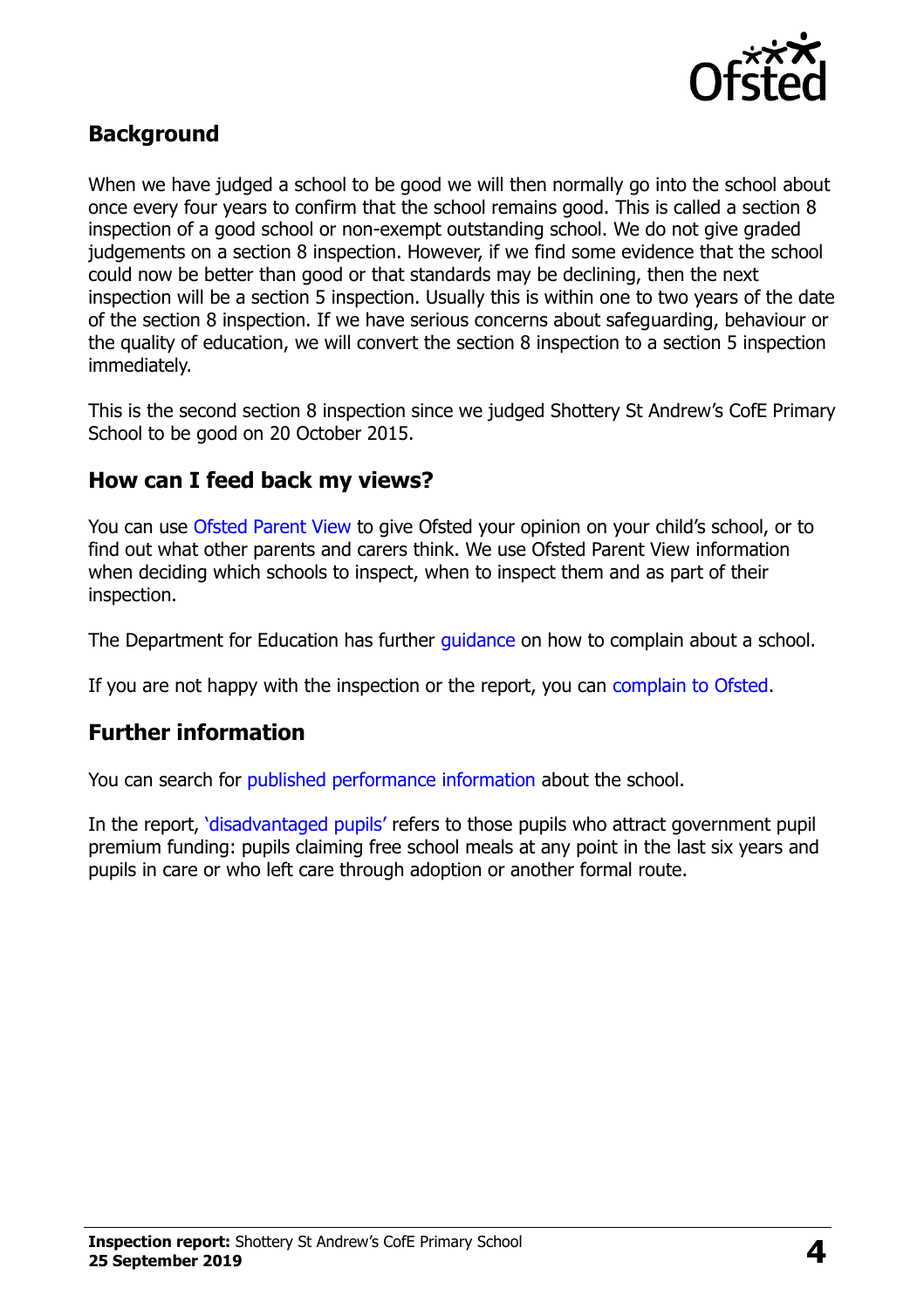

### **School details**

| Unique reference number             | 125646                              |
|-------------------------------------|-------------------------------------|
| <b>Local authority</b>              | Warwickshire                        |
| <b>Inspection number</b>            | 10088588                            |
| <b>Type of school</b>               | Primary                             |
| <b>School category</b>              | Voluntary controlled                |
| Age range of pupils                 | 4 to 11                             |
| <b>Gender of pupils</b>             | Mixed                               |
| Number of pupils on the school roll | 92                                  |
| <b>Appropriate authority</b>        | The governing body                  |
| <b>Chair of governing body</b>      | Larry Granelly                      |
| <b>Headteacher</b>                  | Sarah Marshall                      |
| Website                             | www.shotterystandrewsprimary.org.uk |
| Date of previous inspection         | 20 October 2015                     |

# **Information about this school**

- Last year there was high mobility within the school; 16 pupils left and 26 pupils joined during the course of the year in different year groups.
- The school provides childcare both before and after school.

#### **Information about this inspection**

- Early reading, mathematics and music were considered as part of this inspection.
- The lead inspector met with the headteacher, who is also the special educational needs coordinator, and the vice chair and newly appointed chair of the governing body.
- Inspectors held discussions with staff responsible for managing phonics, literacy and music. Meetings were also held with teaching staff and groups of pupils to talk about the quality of education.
- Inspectors visited all classes. The headteacher joined an inspector on lesson visits to observe mathematics and look at work in pupils' books.
- The lead inspector listened to pupils from key stages 1 and 2 read.
- Inspectors spoke to groups of pupils to collect their views about school.
- **Inspectors carried out checks on safeguarding procedures. These included a meeting**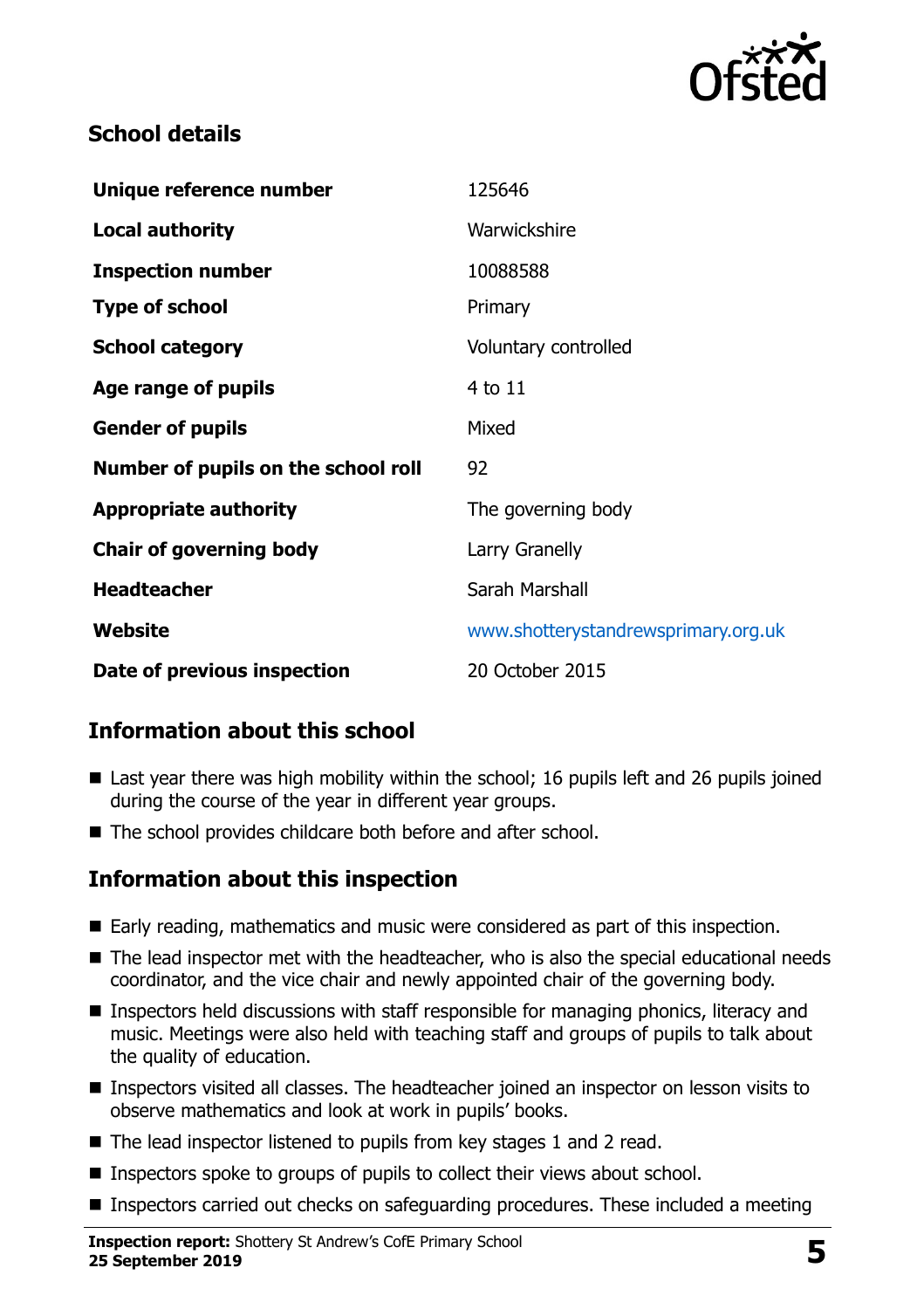

with the headteacher, as designated safeguarding leader, to judge the effectiveness of school policies and systems. Staff and governors' knowledge and training were explored. Recruitment and vetting procedures for staff appointments were examined. Pupils were also asked if they felt safe at school.

- **Inspectors also considered a range of documents provided by the school, including** leaders' evaluations of the school's effectiveness, the school's action plans and documents relating to attendance, behaviour, admissions and leavers. They also looked at the school's website, school policies and curriculum documents.
- Inspectors considered the 12 responses to Parent View and the free-text responses. They spoke with several parents informally on the playground at the end of the day.
- Inspectors took account of the 15 responses to Ofsted's pupil questionnaire.
- There were no responses to Ofsted's staff questionnaire but staff views were collected through discussions with inspectors.

#### **Inspection team**

Heather Simpson, lead inspector Her Majesty's Inspector

Benjamin Taylor **Disk and Selection** Ofsted Inspector